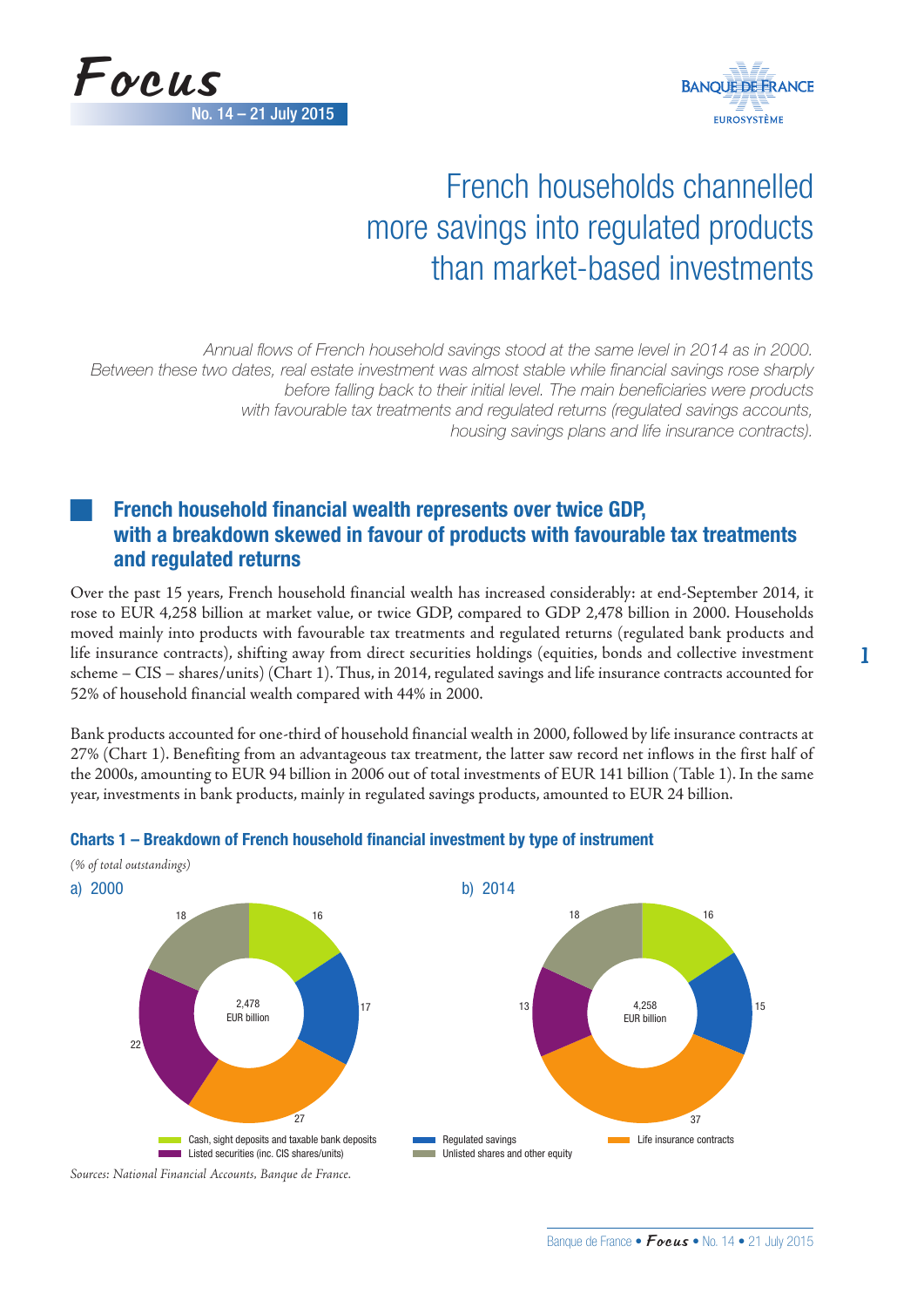| (EUR billions) |                                   |                        |                            |                                 |                              |
|----------------|-----------------------------------|------------------------|----------------------------|---------------------------------|------------------------------|
|                | <b>Total financial investment</b> | <b>Bank investment</b> | <b>Non-bank investment</b> | 0/w life insurance<br>contracts | <b>O/w listed securities</b> |
| 2000           |                                   | -8                     | 79                         | 68                              | -8                           |
| 2006           | 141                               | 24                     | 117                        | 94                              | 14                           |
| 2012           | 97                                | 57                     | 40                         |                                 | -5                           |
| 2013           |                                   | 33                     | 44                         | 38                              | $-17$                        |
| 2014           |                                   |                        |                            | 50                              | -13                          |

### Table 1 – French household financial investment

*Sources: National Financial Accounts, Banque de France.*

With the financial crisis, savings flows were mainly channelled into bank products, which reached EUR 57 billion in 2012 (Table 1). In contrast, net investment flows into life insurance contracts fell to EUR 21 billion in 2012 and recovered in 2013 to EUR 38 billion and in 2014 to EUR 50 billion. That year, investment flows declined slightly (Chart 2), as net inflows into life insurance contracts were insufficient to offset the slowdown in investments in bank products (EUR 27 billion) and net outflows of CIS shares/units. In 2014, bank products accounted for around one-third of total financial household wealth like in 2000, while life insurance contracts stood at 37%.

# Chart 2 – Net annual French household financial investment flows



Within bank products, the "Livret A" and the "Sustainable

Development" passbook (LDD), which are totally liquid, not subject to tax or social security levies and are guaranteed by the State, have offered since 2008 a far higher return than the monetary policy rate (Chart 3). This advantageous rate, coupled with the extension of rights to market the Livret A to all banks at the start of 2009 and the increase in their ceilings in 2012, prompted savers to invest in these products after the financial crisis broke out (Chart 4). The same trend is observed for PELs (housing savings plans).



# Chart 3 – Return on regulated savings passbooks and new housing savings plans

#### *Source: Banque de France. Source: Banque de France.*



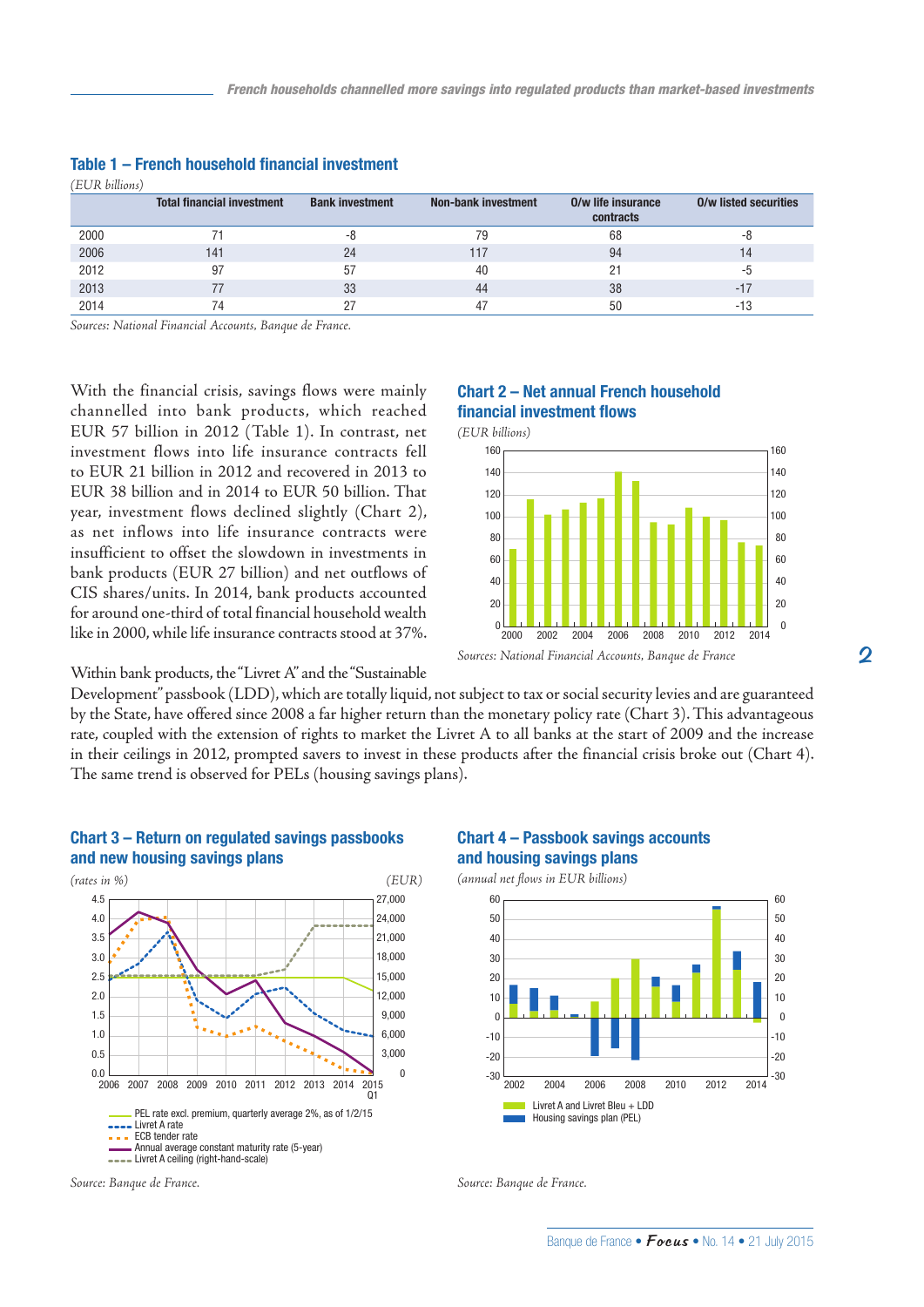At the macroeconomic level, this may have contributed to a relative weakness of investment and innovation, which are nonetheless important for business competitiveness and hence for growth and employment.

At end-2014, Livret A passbooks with savings above the EUR 22,950 ceiling, because of interest capitalisation, accounted for no less than 20% of total outstandings. Sustainable development passbooks with over EUR 12,000 accounted for almost 50% of total outstandings. Regulated savings are more concentrated among relatively well-off households as they are not subject to tax. Moreover, the very high real rate of return on regulated savings dissuades households from making riskier investments, which are subject to less favourable tax treatment.

# Chart 5 – Investments in the form of direct holdings of listed securities (equities, bonds and CIS shares/units)



*Sources: National Financial Accounts, Banque de France.*

Another tax-exempt regulated savings product, the housing savings plan (PEL) enjoys a very attractive return of 2% (not including the State premium) for contracts taken out since 1 February 2015 (Chart 3). Since PEL accounts opened before this date offered even higher returns, this product has seen a recovery in inflows since 2009 (Chart 4).

Contrary to income from regulated savings and life insurance contracts, other capital income from direct holdings of riskier investments (equities, bonds and CIS shares/units) does not enjoy a favourable regulatory and tax treatment. Consequently, beyond annual fluctuations stemming from economic developments, French households are shifting away from direct securities holdings (Chart 5). Cumulatively, over the period 2000-2006, which was marked by wide swings in stock prices - the bursting of the dotcom bubble followed by a rapid recovery in stock prices - French households purchased EUR 18 billion in listed securities, including in the form of CIS shares/units. But, cumulatively, over the period 2007-2014, they were net sellers of these securities in the amount of EUR 76 billion. In particular, owing to competition from Livret A passbooks, Sustainable Development passbooks and PEL, money market fund shares/units have seen cumulative outflows of EUR 64 billion since 2009.

Furthermore, households invest in the equity capital of unlisted companies. Net transaction flows of this type are difficult to accurately assess but represent substantial amounts: on average around EUR 14 billion per year since 2000.

# The breakdown by type of household financial savings investment varies significantly across European countries

The breakdown of household financial savings investment outstandings in major European countries shows fairly marked national specificities, mainly due to institutional factors. In this respect, France differs in that deposit rates are highly regulated and there are no pension funds for which life insurance contracts act as a substitute. In the United Kingdom, UK households investment heavily in pension funds, giving them an important role in the funding of pensions. In Spain, households invest much of their savings in bank products, whereas in Italy households favoured securities and mainly government bonds before the crisis. Germany is the country with the most balanced breakdown of bank products, securities and life insurance contracts (Chart 6a).

In general, following the crisis, household investment behaviour converged across countries: the relative amount of bank deposits, life insurance contracts and pension fund assets tended to increase (Chart 6b) while that of listed securities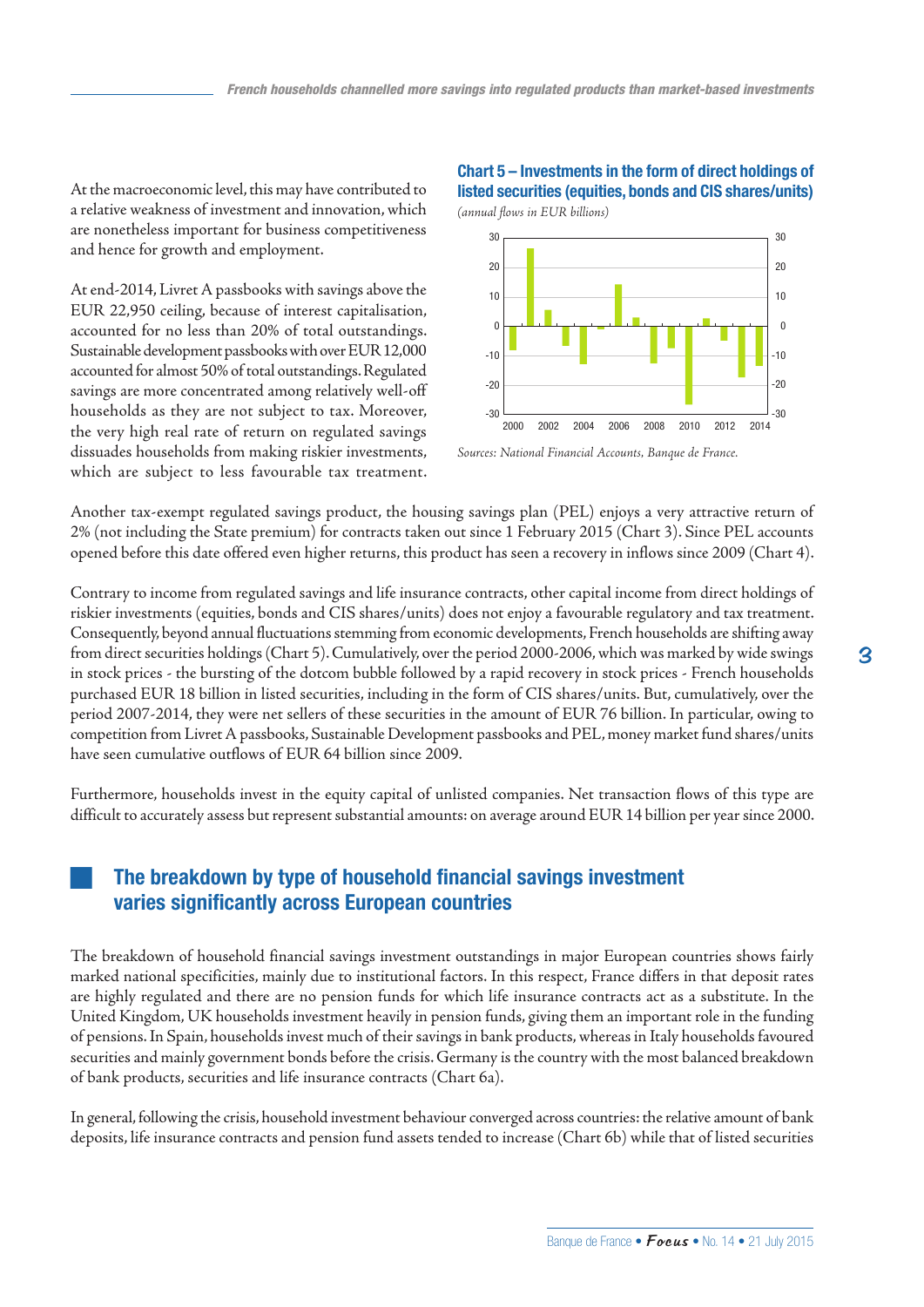

### Charts 6 – Structure of household investment

*Source: Eurostat.*

declined. Over the 2007-2013 period, in all countries, households shifted out of CIS and only French households continued to buy bonds. The value of Italian and Spanish households' bond portfolios declined as government bond yields rose. In addition to the fall in prices, the decrease in the share of listed securities in UK household portfolios can also be explained by the fact that they significantly scaled back their investments in listed shares at the start of the crisis.

# In France and in general in the euro area, real estate investment has declined in France since the financial crisis

Savings are defined as the unconsumed part of income. They are mainly used to make financial investments and repay loans, especially mortgages.

Indeed, housing loans constitute the bulk of household debt. In France, over the 2000-2006 period, the average annual increase in such lending (EUR 41 billion) underpinned a high volume of transactions in the secondary market<sup>1</sup> as well as growth in new dwelling construction, against the backdrop of rapid price rises: over this period, prices rose by an average annual rate of 11% for existing dwellings and by 7% for new dwellings. Mortgage lending slowed down during the crisis; net flows fell to EUR 28 billion in 2009 (Chart 7). It recovered in 2010 thanks to the decline in interest rates and was underpinned in 2011 by the easing of credit standards for interest-free loans (creation of the  $\frac{PTZ}{+}$ ). However, 2012 was marked by both a reduction in tax

### Chart 7 – Housing loans and housing market activity in France



*Sources: CGEDD based on DGFiP (MEDOC) and notarial databases, Insee and Banque de France.*

*1 Transactions on the housing market comprise sales of existing dwellings (secondary market). Existing dwellings make up the bulk of the housing market, and are an indicator of housing market activity. However, household real estate investment only includes property purchases that increase the housing wealth of all households, mainly new dwellings. Therefore, housing transactions between households, mainly in the secondary market, are not taken into account. In this case, if a purchase is financed by a loan, the seller increases his/her financial wealth by an equivalent amount to the loan taken out by the buyer. Overall household wealth is thus unaffected.*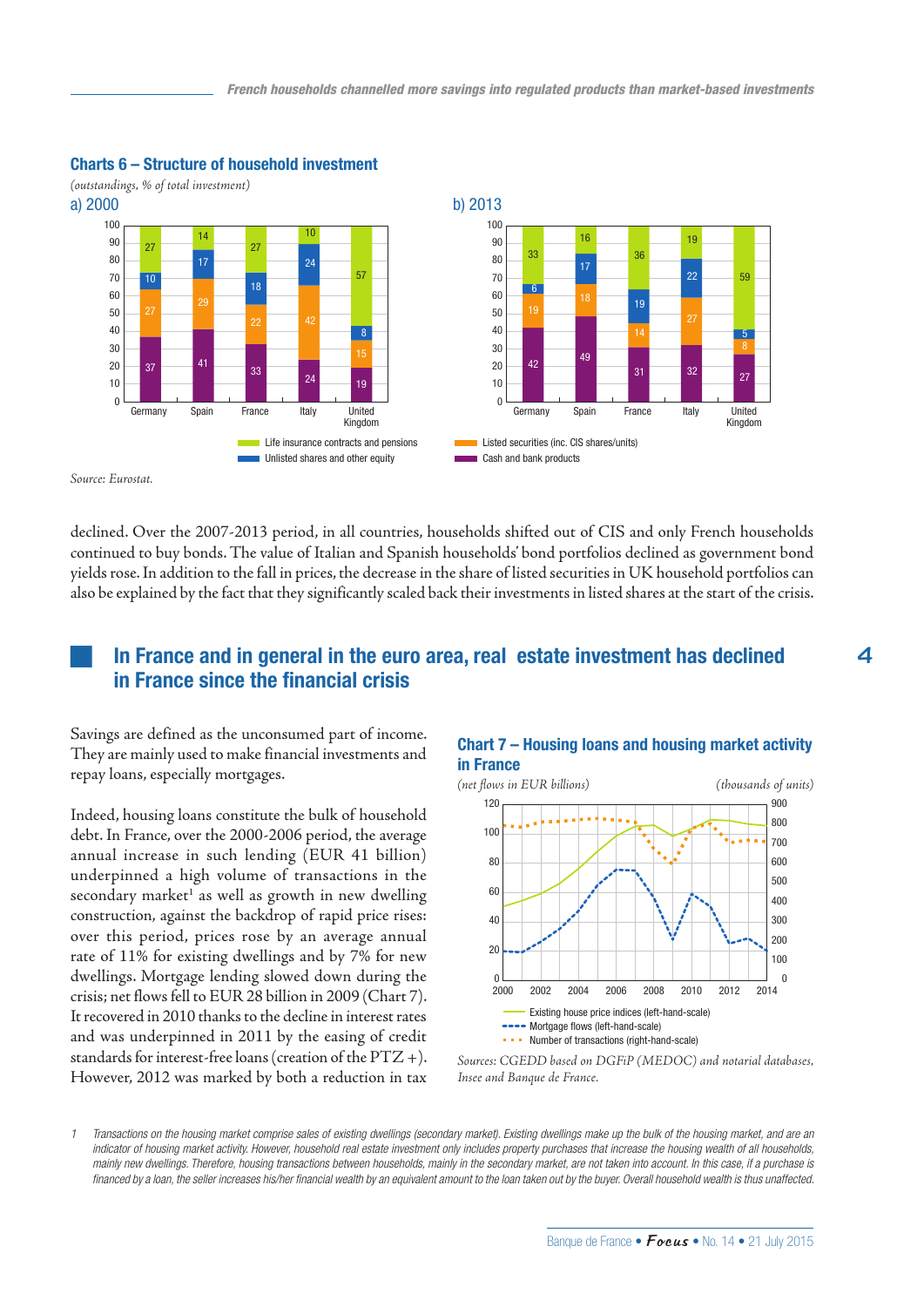

*Source: Eurostat. Source: European Central Bank.*

incentives (first restrictions of access to the PTZ, with the PTZ + being limited to new dwellings) and the start of a fall in prices (in December 2012, the prices of existing dwellings fell by 2% year-on-year) causing certain potential buyers to postpone their purchases. Consequently, household demand for housing loans decreased in 2012 (EUR 25 billion), falling to half that of 2011 (EUR 50 billion). In 2013, mortgage flows recovered slightly to stand at EUR 29 billion, a level similar to that observed in the early 2000s. Despite record low interest rates, they declined again in 2014, to stand at just EUR 20 billion, on the back of the weak household income growth (Chart 10), whereas the prices of existing dwellings lost 2.5%.

Therefore, since 2012, the housing market has been lacklustre, with the recovery in new mortgage flows in 2013 mainly reflecting large-scale loan repurchases and renegotiations that year, associated with the low level of interest rates.

In addition to the fluctuations stemming partly from frequent changes in regulations and taxation, the household investment rate has declined since the 2008 financial crisis. In the other major euro area countries, it also fell in Italy and plummeted in Spain while it rose in Germany (Chart 8). The United Kingdom, whose household investment rate is structurally lower than that of the other major

EU countries, saw a significant fall as of 2007, followed by a slight improvement since 2009.

Household investment decisions are determined by different factors, in particular the level and expected future house price and interest rate trends as well as the income level and expectations. In France, the accommodative monetary policy of the ECB resulted in a sharp decline in the cost of credit for households but, since 2008, mortgage lending rates have been slightly higher than the euro area average (Chart 9), reflecting in particular the high rates on regulated savings products. In Spain, despite the continual drop in borrowing costs, household investment fell sharply as a result of the repeated declines in real disposable income since the crisis with the exception of Germany and the United Kingdom (Chart 10).





*Source: Eurostat.*